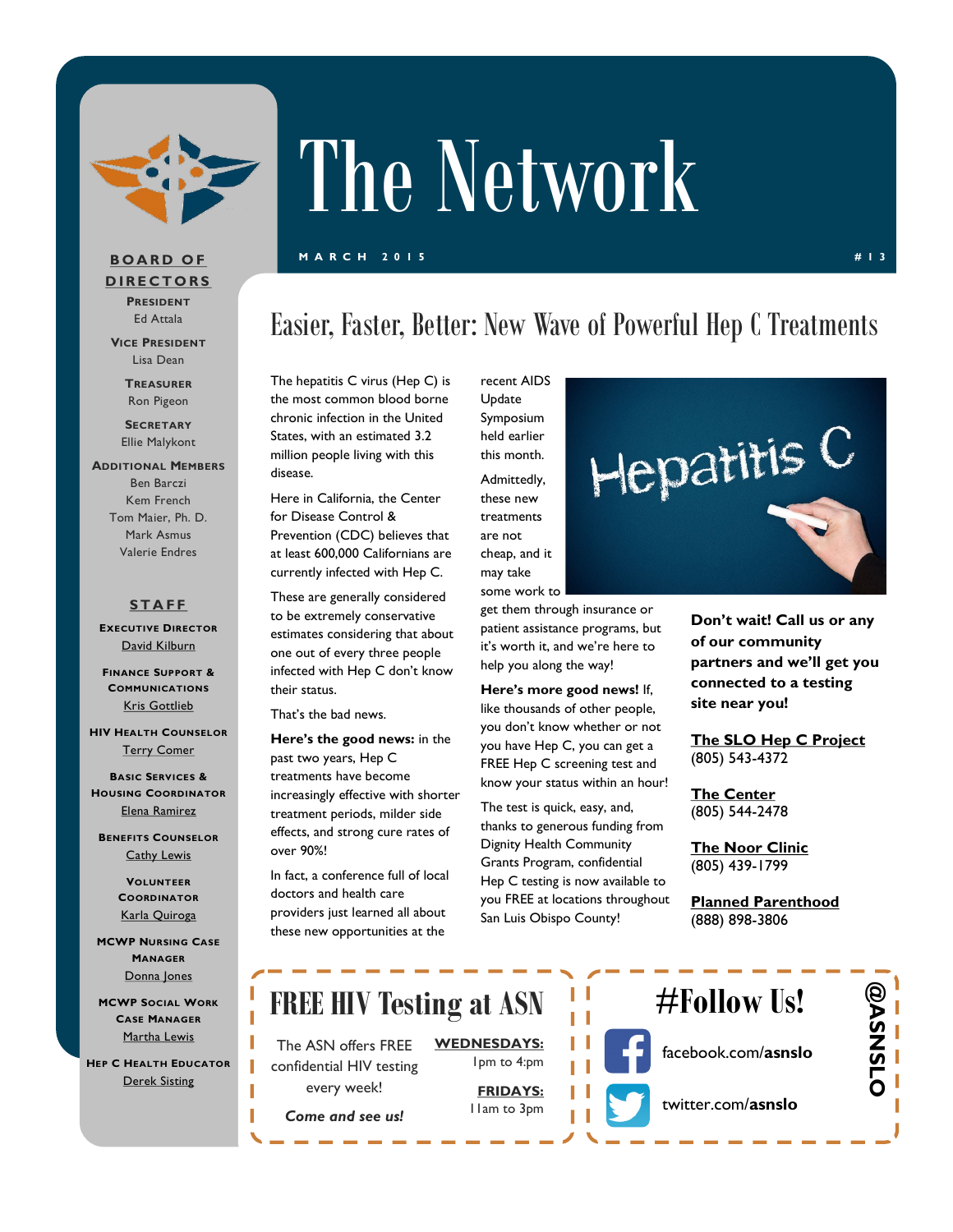### **P A G E 2**

**Foon4!** 

## A New Way to Give: Ralphs & Food4Less

Did you know that the ASN is part of the Community Contribution Program at both Ralphs and Food4Less? All you need is your rewards card!

First, simply register your card online at either **[food4less.com](http://www.food4less.com)** or **[ralphs.com](http://www.ralphs.com)**.

Next, sign in to your account to view and edit your information.

Once you have access, click on "Community Rewards" and follow the instructions!

You can choose the "AIDS

Support Network/SLO Hep C Project NPO #92210" as your preferred community program, and you're all set! (Remember to click on the



circle to the left of our name.)

Now, every time you swipe your card, Ralphs or Food4Less will give a percentage of your purchase to the ASN!

*"We are thrilled to announce an upcoming event all about reducing HIV stigma and increasing our community knowledge about PrEP."*

### May 21st, 2015: #KnowYourStatus @ Cal Poly

We are thrilled to announce an upcoming event all about reducing HIV stigma and increasing our community knowledge about PrEP!

Mario Espinoza, a comparative ethnic studies major and junior at Cal Poly University, and Leah Campbell, ASN volunteer and junior at Cal Poly, are spearheading this event to raise awareness surrounding HIV stigma and prevention. The entire event happens on the campus.

On Thursday, May 21, the event will begin at 11am with a photo campaign at Cal Poly's UU Plaza created to normalize and encourage HIV testing using the social media hashtag #KnowYourStatusCP.

The rest of the day's events all take place in the University Union building located near the large parking garage on Grand Ave.

From 2-3pm, Mario will present his research and findings surrounding HIV stigma and SLO County.

Next, from 4-5:30pm, is the HIV Stigma panel featuring guest speaker Eric Paul Leue, or Mr. LA Leather 2014. Dinner will be served immediately after this panel, between 5:30-6pm.

The final part will be an informative PrEP panel designed to inform the audience about what PrEP is, why it's important, who should use it, and how to get it.

Save the date and be there!

For more information, call us at 805-781-3660.

*Your support and the support of local community members and businesses are vital to our continuing ability to provide comprehensive services to our growing number of clients. There are many ways that you can make a generous donation!*

- **Money**: ALL MONEY DONATED TO THE ASN IS TAX DEDUCTABLE & REMAINS IN THIS COMMUNITY to help SLO County residents in their struggle with HIV/AIDS and Hep C.
- **Time**: One of the most important ways the SLO community supports the ASN is through the gift of time. Our volunteer program offers opportunities to directly assist clients and help keep the agency streamlined.
- **Food**: ASN's Food Panty is always in need of the basics. If you would like to hold a food drive, or donate food directly, we have a list of suggestions for you!

*You will make a difference! Contact us, or visit [ASN.org](http://www.asn.org/), for more details!*

You Can Make a Difference!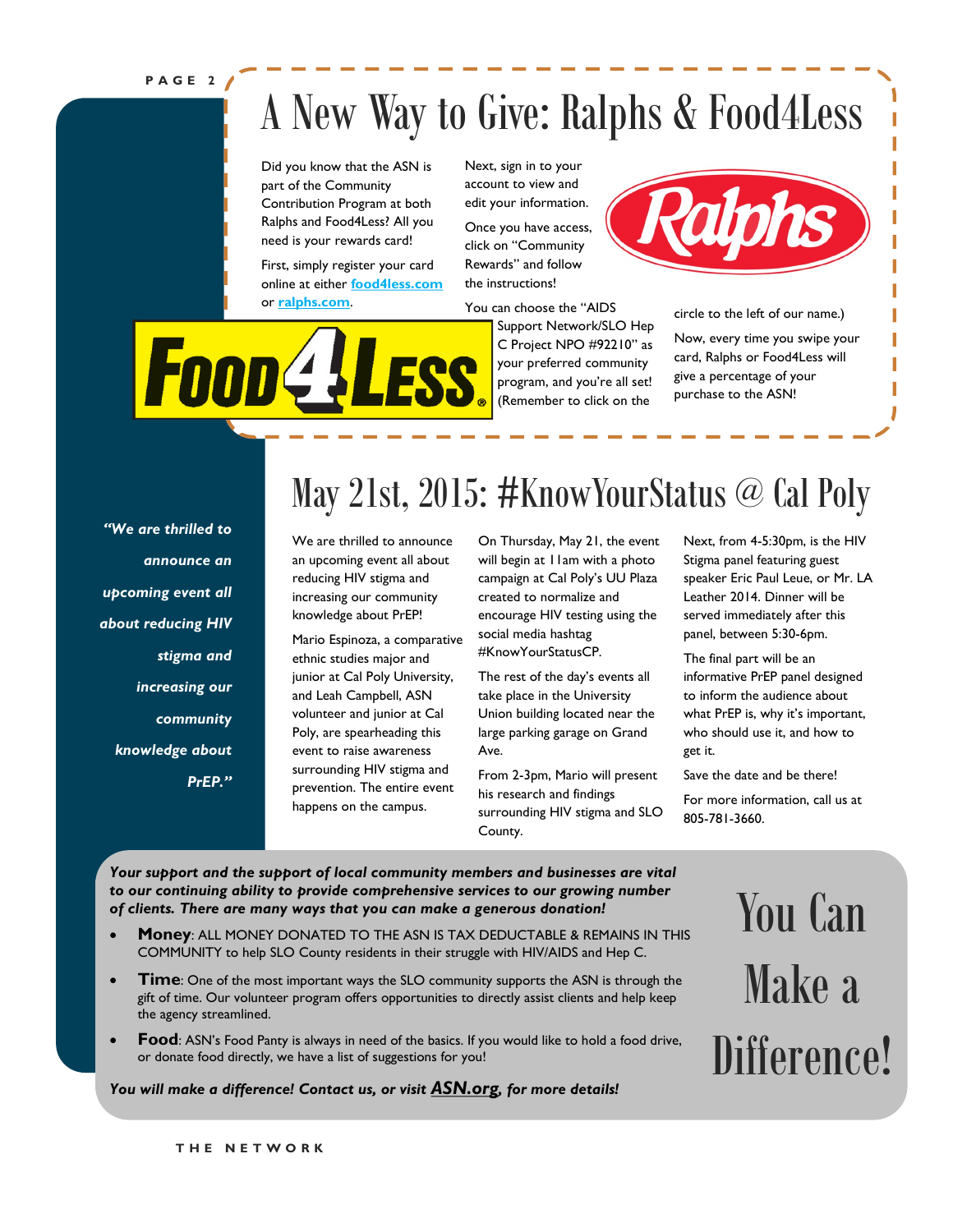### *Adapted from CDC.gov/ActAga* Conversation Starters: Start Talking. Stop HIV.

We've said a whole lot about PrEP (or Pre-Exposure Prophylaxis) as the exciting new tool in the HIV prevention toolbox, and it certainly is, but don't forget about the rest of your tools in that box!

Alongside using condoms, one of the most important ones is communication, and knowing how to talk about HIV, sex, and staying safe.

Here are some tips from the **[CDC's](http://www.cdc.gov/actagainstaids/campaigns/starttalking/materials/videos.html)  Act Against AIDS [campaign](http://www.cdc.gov/actagainstaids/campaigns/starttalking/materials/videos.html)** all about how to get talking!

Yeah, you're right it can be awkward sometimes, but try to approach the conversation with confidence.

Chances are that if you're confident and bring it up without

judgement, your partner will be just as open to the conversation. After all, they could be trying to bring it up, just like you are!

Remember that nearly everyone who is having sex will have this conversation at some point, and many others before you have already done it.

Here are some tips that other guys have found helpful in having these conversations:

### Get a few things off your chest.



- Don't wait until the heat of the moment to start talking about HIV. It's better to get that done earlier rather than later, and definitely before you have sex.
- If you're looking for a way to start

the conversation, pull up these adorable videos (we love **[THIS](https://www.youtube.com/embed/YERBWm9NAgE)** one in particular) and use them as a way to start the conversation. Approaching the conversation like this shows that it's not that you don't trust them, but rather you've been hearing about it, and because you care, you want to make sure you're both protected.

- Don't force it. Find the right time and place to talk. Whether it's scheduled or spontaneous, it's important to be somewhere you both are comfortable.
- Some men living with HIV suggest that it helps to talk about their status early in a relationship, rather than later.
- Try scheduling regular check-ins, or "talkiversaires." One key to a thriving relationship is having a consistent open dialogue. It can be hard to find a good time to bring these things up, but if you schedule in advance, no one has to wonder about it'll happen.
- Last, your conversation doesn't have to be face-to-face. Whether you talk, type, or text, what's important is that you start and keep the conversation going about HIV.

### **The ASN Housing staff are actively recruiting landlords interested in learning more about the Housing Choice Voucher (HCV) program.**

*We have several clients who are seeking rentals willing to accept these HCVs.* 



For more information, please call 805-781-3660 and speak with Elena.